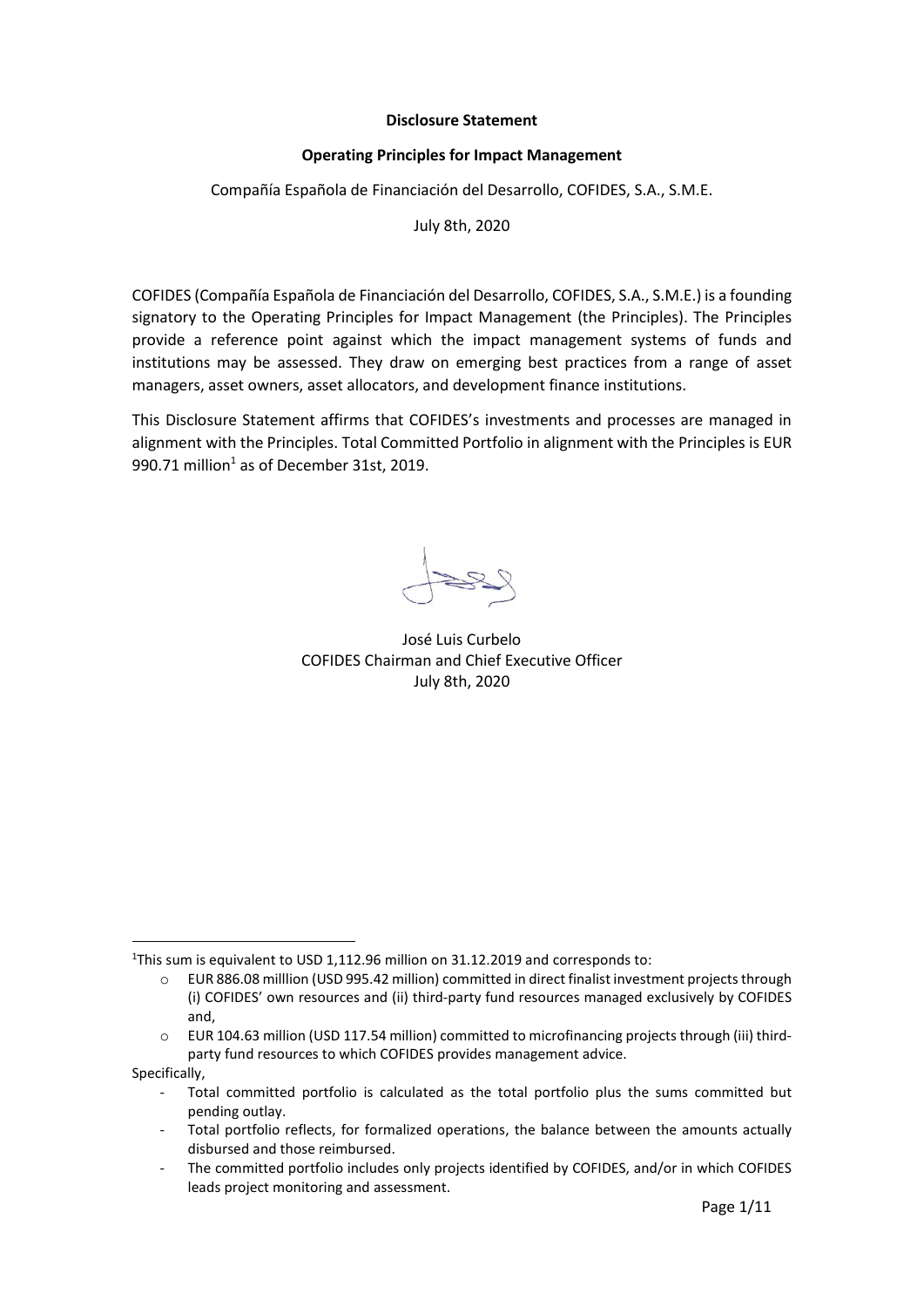**Principle 1** – Define strategic impact objective(s), consistent with the investment strategy: The Manager shall define strategic impact objectives for the portfolio or fund to achieve positive and measurable social or environmental effects, which are aligned with the Sustainable Development Goals (SDGs), or other widely accepted goals. The impact intent does not need to be shared by the investee. The Manager shall seek to ensure that the impact objectives and investment strategy are consistent; that there is a credible basis for achieving the impact objectives through the investment strategy; and that the scale and/or intensity of the intended portfolio impact is proportionate to the size of the investment portfolio.

- COFIDES, Compañía Española de Financiación del Desarrollo, is a state-owned company created in 1988. It provides medium and long-term financing for viable investment private projects that contribute, based on profitability criteria, both to the development of the countries receiving the investments and to internationalization of the Spanish economy and companies.
- COFIDES is an economic player with different activity roles: (i) finance institution that operates with its own resources, (ii) public fund manager, (iii) advisory entity for fund management, (iv) delegate entity to manage other budgets and funds, and (v) bilateral development finance institution.
- The COFIDES 2019-2021 Strategic Plan contemplates sustainability as one of the Company's four strategic lines. This Plan is the main framework for action for COFIDES in this three-year period.
- Within the Strategic Plan, the Board of Directors of COFIDES approved a Sustainable Financing Strategy based on three pillars: (i) culture and governance, (ii) incentives, and (iii) business model.
- The main SDGs steering COFIDES in the performance of its activities are the following: (i) Impact SDGs: Decent work and economic growth (SDG 8); Industry, innovation and infrastructure (SDG 9), Climate action (SDG 13) and (ii) Operating SDG: Reduced inequalities (SDG 10); Partnerships for the goals (SDG 17).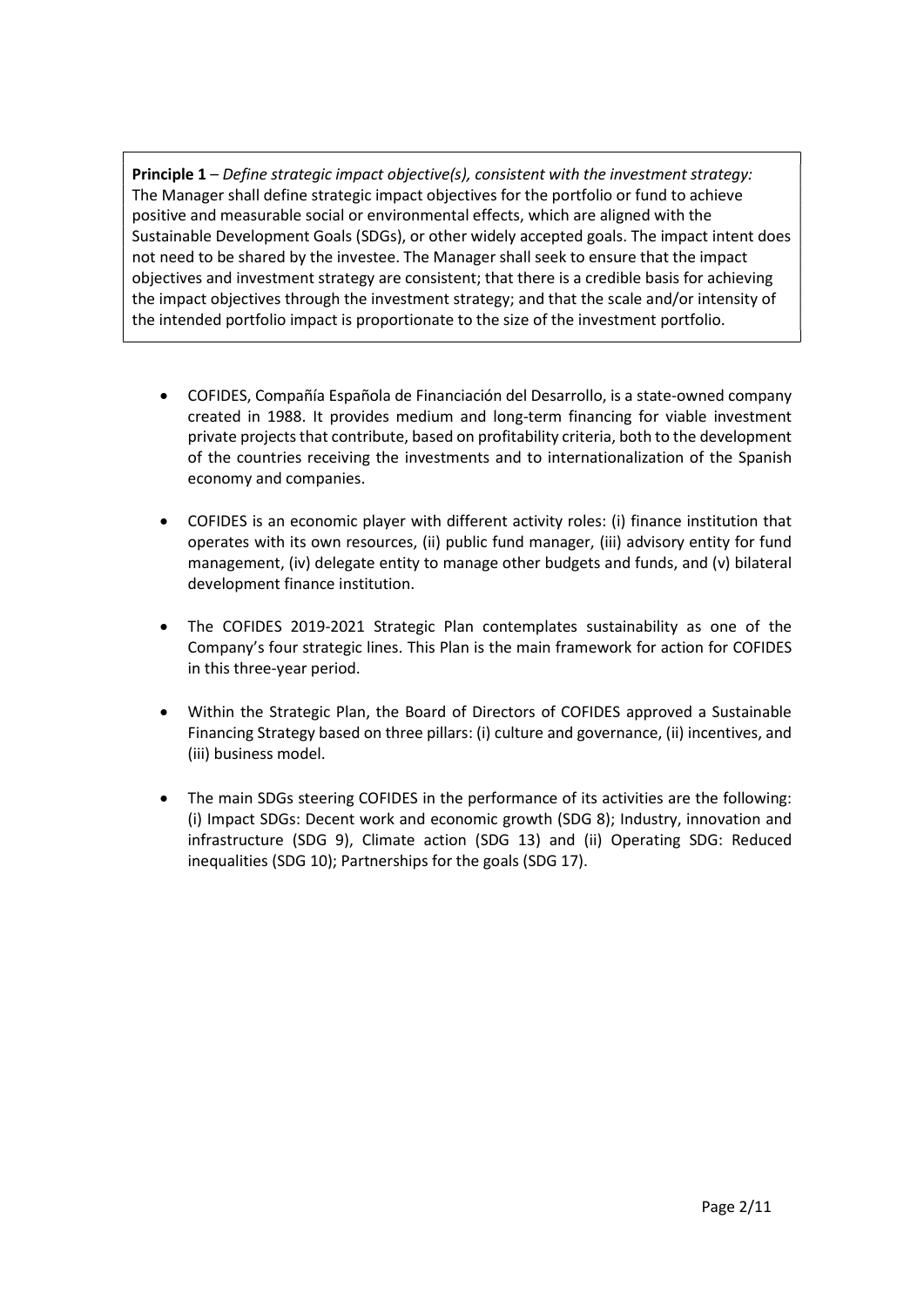Principle 2 – Manage strategic impact on a portfolio basis: The Manager shall have a process to manage impact achievement on a portfolio basis. The objective of the process is to establish and monitor impact performance for the whole portfolio, while recognizing that impact may vary across individual investments in the portfolio. As part of the process, the Manager shall consider aligning staff incentive systems with the achievement of impact, as well as with financial performance.

- The three elements supporting impact management in projects are (i) Environmental and Social Policy in alignment with the international standards of development finance institutions, (ii) Development Policy pivoting on the methodology and impact rating of operations, and (iii) Gender Policy for investments that values WID (Women in Development) and GAD (Gender and Development) approaches in investments.
- For every funding, COFIDES implements an impact assessment tool that is regularly updated and expanded for different financial products. In 2019 and 2020, we have been working to unify the aggregate impact of the various products and funds, with the aim of improving impact management.
- COFIDES began to set annual corporate impact targets in 2019, linking their achievement to salary incentives for COFIDES employees, having an effect across all the areas of the Company.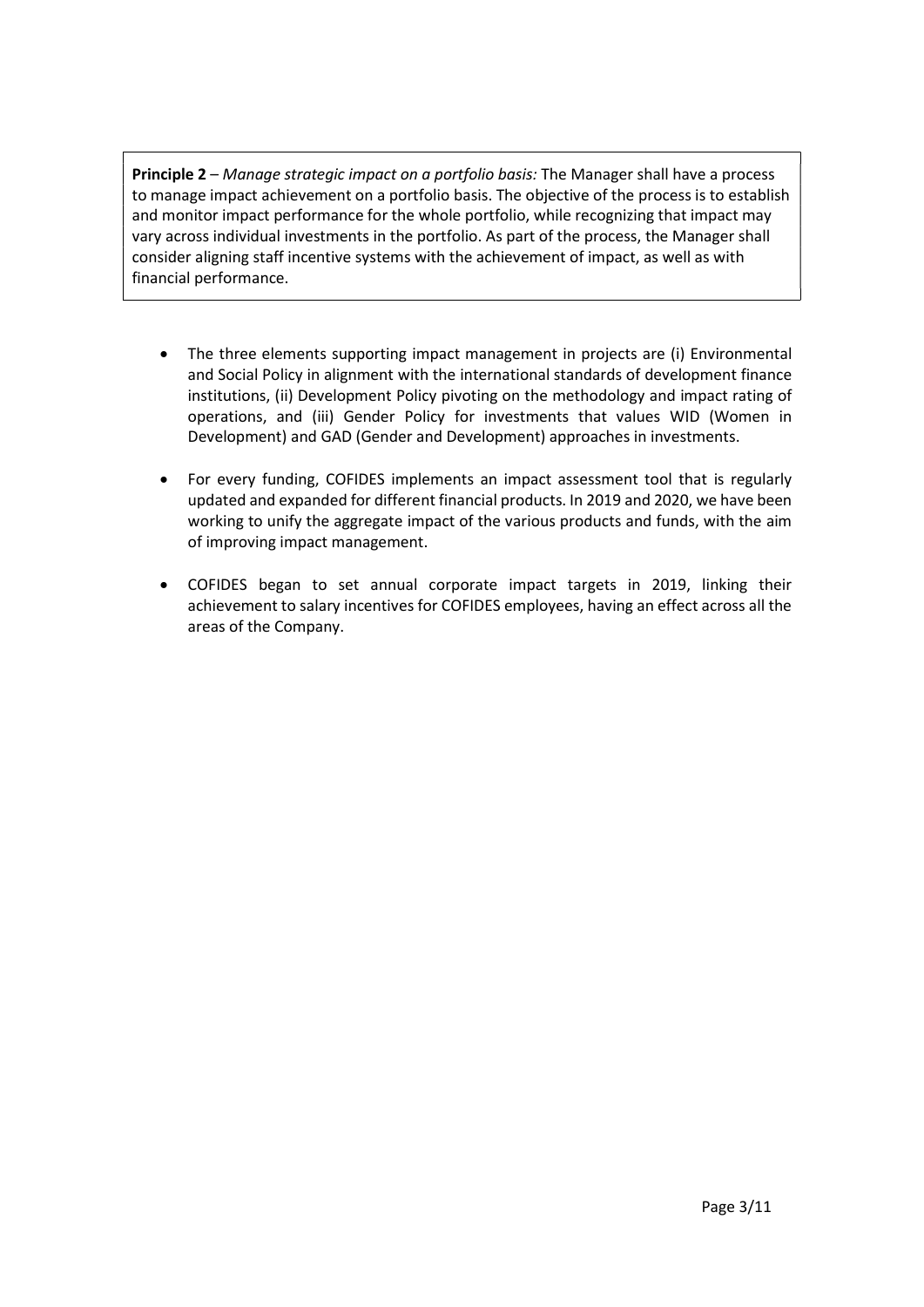Principle 3 – Establish the Manager's contribution to the achievement of impact: The Manager shall seek to establish and document a credible narrative on its contribution to the achievement of impact for each investment. Contributions can be made through one or more financial and/or non-financial channels. The narrative should be stated in clear terms and supported, as much as possible, by evidence.

- COFIDES promotes the establishment of partnerships with the private sector to finance projects which, according to their characteristics, are associated to the creation of value and the generation of positive and lasting effects on the development of the host countries.
- To this end, COFIDES provides a wide range of financial products and services with which we contribute to the achievement of impact, by supporting primarily the private sector. Financing offered by COFIDES is conducted under commercial terms, with advantages such as long-term structures and extensive grace periods, providing equity products additional to market ones in emerging and developing countries, or enhancing financial support for SMEs.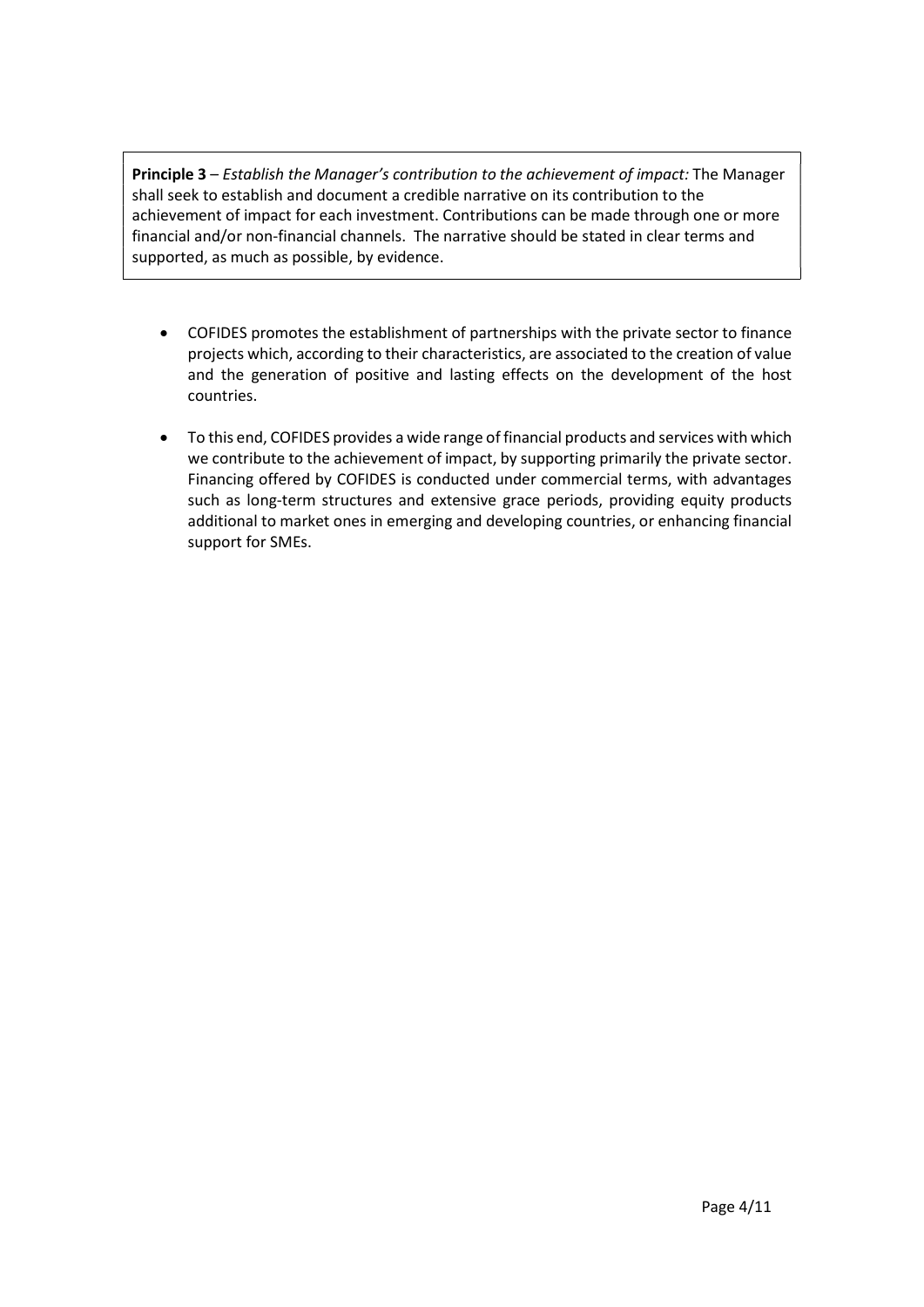Principle 4 – Assess the expected impact of each investment, based on a systematic approach: For each investment the Manager shall assess, in advance and, where possible, quantify the concrete, positive impact potential deriving from the investment. The assessment should use a suitable results measurement framework that aims to answer these fundamental questions: (1) What is the intended impact? (2) Who experiences the intended impact? (3) How significant is the intended impact? The Manager shall also seek to assess the likelihood of achieving the investment's expected impact. In assessing the likelihood, the Manager shall identify the significant risk factors that could result in the impact varying from ex-ante expectations.

In assessing the impact potential, the Manager shall seek evidence to assess the relative size of the challenge addressed within the targeted geographical context. The Manager shall also consider opportunities to increase the impact of the investment. Where possible and relevant for the Manager's strategic intent, the Manager may also consider indirect and systemic impacts. Indicators shall, to the extent possible, be aligned with industry standards and follow best practice.

- Measurement of project impact involves an ex-ante assessment, to analyze the estimated impact of a project and how significant said impact is prior to making the investment effective.
- At an operational level, the project managers are responsible for collecting data on expected impact at the initial stage of the investment. These data are requested from the client.
- Since September 2019 to the present date, we have been gradually including the contribution of each project to the Agenda 2030 for sustainable development in the corresponding analysis or monitoring report.
- The new revised tool, to be implemented by COFIDES in replacement of the existing one and which is currently being tested, allows linking impact assessment to the contribution to various SDGs, and it includes impact indicators that have been harmonized by the Association of Bilateral European Development Finance Institutions (EDFI) and other international standards (HIPSO, IRIS, 2X Challenge).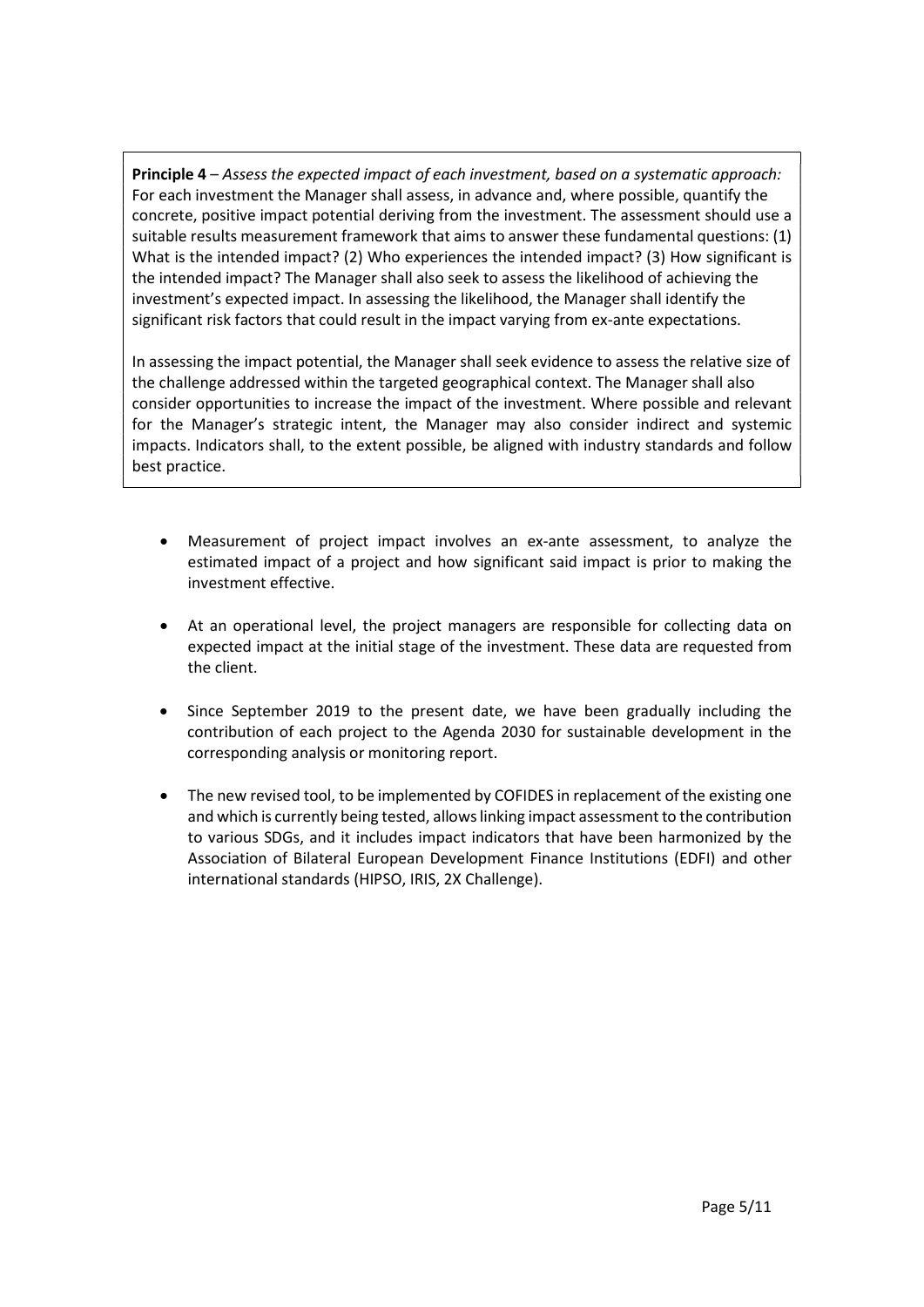Principle 5 – Assess, address, monitor, and manage potential negative impacts of each investment: For each investment the Manager shall seek, as part of a systematic and documented process, to identify and avoid, and if avoidance is not possible, mitigate and manage Environmental, Social and Governance (ESG) risks. Where appropriate, the Manager shall engage with the investee to seek its commitment to take action to address potential gaps in current investee systems, processes, and standards, using an approach aligned with good international industry practice. As part of portfolio management, the Manager shall monitor investees' ESG risk and performance, and where appropriate, engage with the investee to address gaps and unexpected events.

- COFIDES considers that sustainable development is essential to achieve sound business management. Therefore, since 2001 it has had an Environmental and Social Policy that establishes (i) principles of responsibility in this matter<sup>2</sup>, and (ii) the procedure for environmental and social assessment that is part of the due diligence of operations.
- During the preliminary analysis of projects, COFIDES verifies that investments are not in the exclusion list of activities and industries. We reject applications for operations in this exclusion list.
- COFIDES conducts an environmental and social assessment of all the projects, resulting in the establishment of environmental and social safeguards to control and mitigate risks.
- All operations, regardless of the origin resources, are submitted to a social and environmental analysis.
- Social and environmental risks are classified according to EDFI harmonized categories (A, B+, B, C for direct investment and for funds). Socio-environmental classification is conducted at the preliminary and analysis stages, prior to financing the project.
- Once the project has been financed, monitoring of environmental and social performance of investments is an essential part of the project management program. COFIDES monitors the highest risk operations and those with any specific issues to be reviewed, in order to verify compliance with the contractual requirements established and to evaluate adequate progress of the project throughout the investment period.

- UN Universal Declaration of Human Rights
- International Labour Organization (ILO) Conventions
- OECD Guidelines for Multinational Enterprises
- EDFI Principles for Responsible Financing
- UN Global Compact Principles

<sup>&</sup>lt;sup>2</sup>These Principles include compliance with the social and environmental legislation of the country receiving the investment, as well as with recognized international standards in these areas, should application of local regulations not be enough to ensure adequate socio-environmental management. COFIDES applies Fundamental Social Rights and Principles to its operations, as well as standards, such as: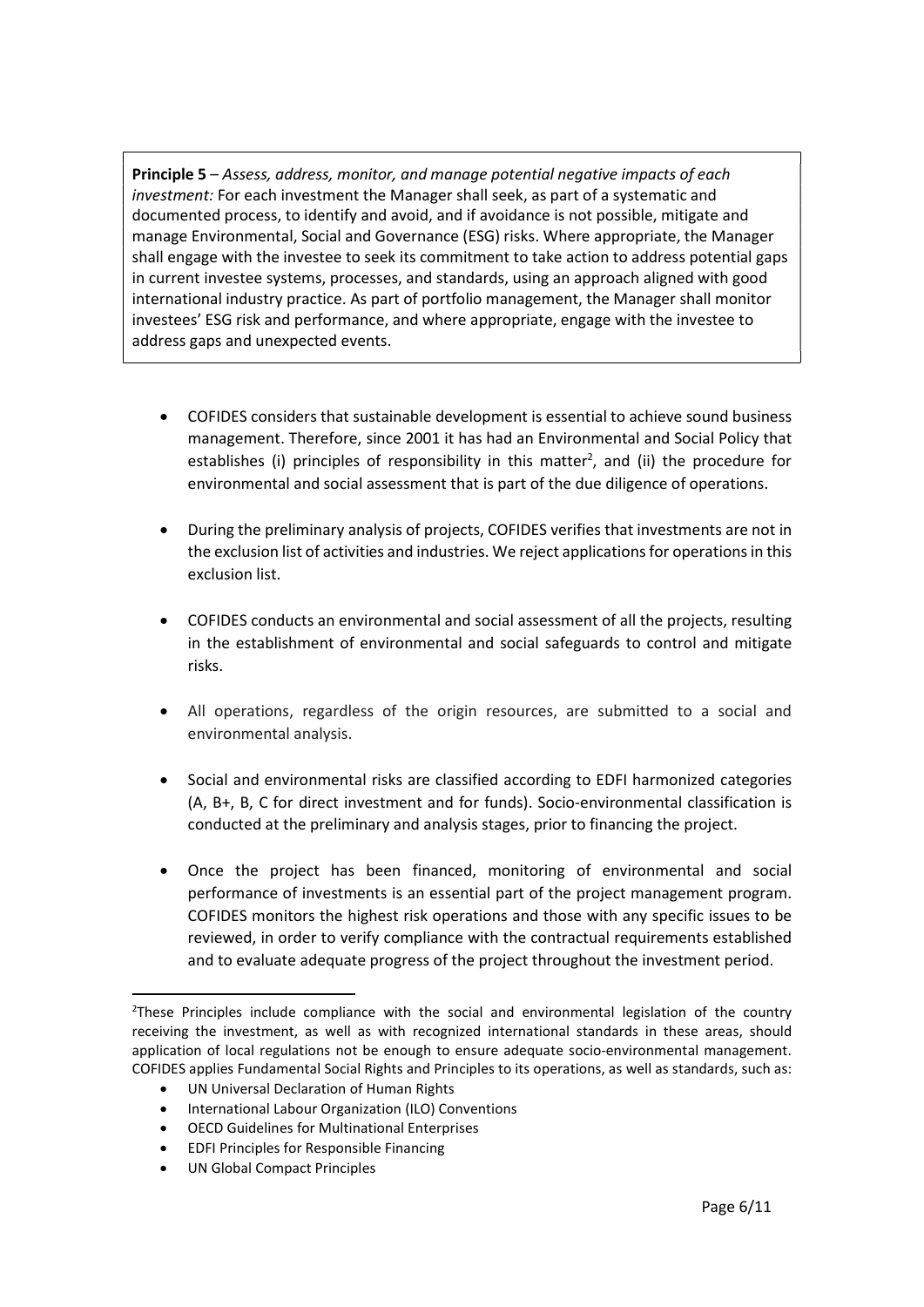- Environmental and social analysts are responsible for assigning the project a socioenvironmental rating, as well as of conducting the socio-environmental analysis and monitoring of the projects.
- Ex-ante environmental and social assessment of the operation is included as an element of the operation approval report.
- Regarding Corporate Governance, since 2018 COFIDES applies an analysis methodology aligned with EDFI, which classifies its clients as (i) Advanced Stage, (ii) Intermediate Stage or (iii) Initial Stage. The elements assessed by the investment analysts are: (i) commitment to Corporate Governance, (ii) structure and functioning of its board, (iii) process control, (iv) transparency and disclosure, and (v) shareholders.
- COFIDES provides information on the aggregate results of environmental, social and corporate governance aspects in its Sustainability Reports.
- In recent years, COFIDES has passed strict auditing procedures that took into account issues related to the Operating Principles for Impact Management. In 2016 and in 2018, COFIDES passed audits to become a certified entity and thereby be able to operate with EU budget and UN Green Climate Fund resources.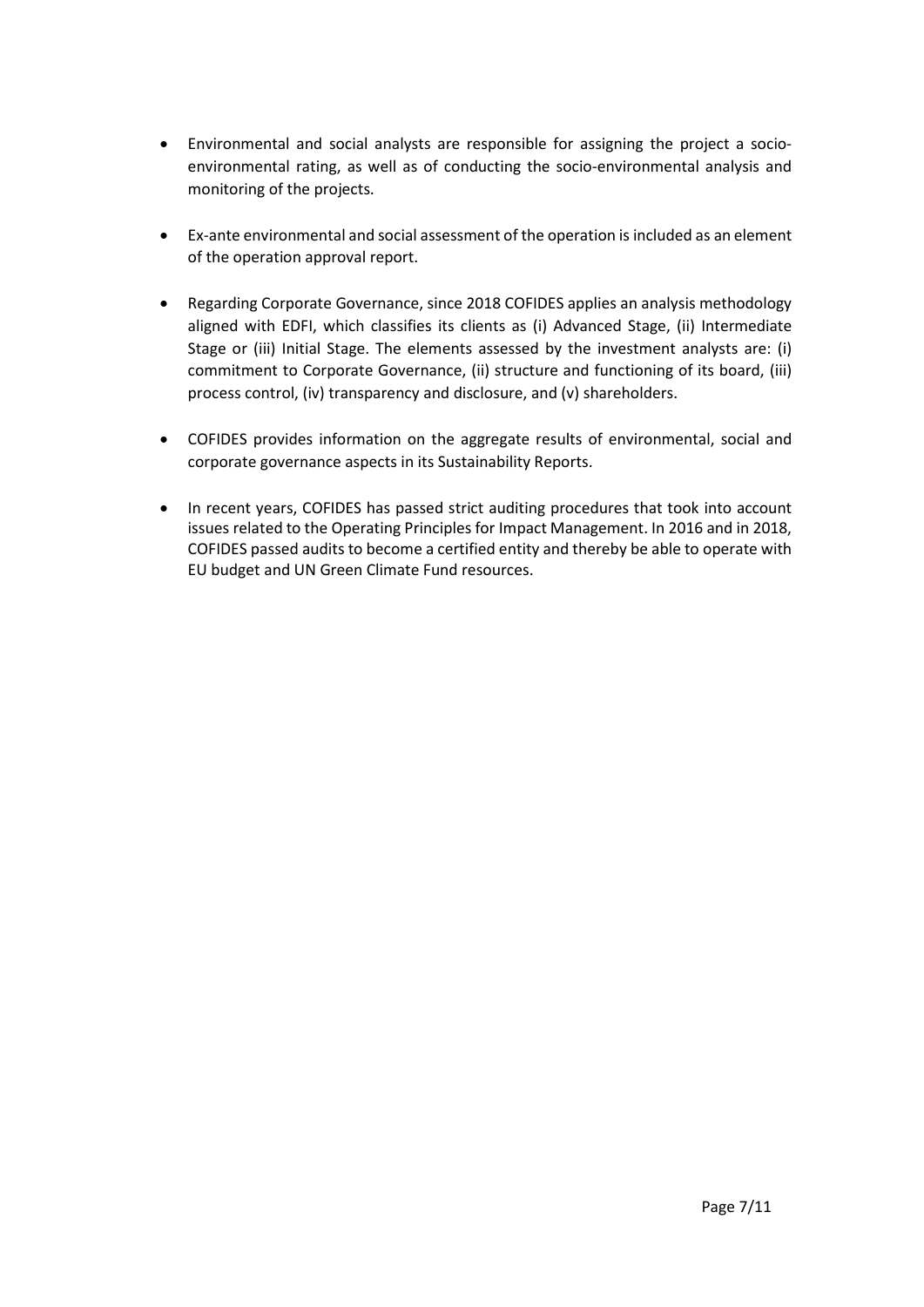Principle 6 – Monitor the progress of each investment in achieving impact against expectations and respond appropriately: The Manager shall use the results framework (referenced in Principle 4) to monitor progress toward the achievement of positive impacts in comparison to the expected impact for each investment. Progress shall be monitored using a predefined process for sharing performance data with the investee. To the best extent possible, this shall outline how often data will be collected; the method for data collection; data sources; responsibilities for data collection; and how, and to whom, data will be reported. When monitoring indicates that the investment is no longer expected to achieve its intended impacts, the Manager shall seek to pursue appropriate action. The Manager shall also seek to use the results framework to capture investment outcomes

- The impact analysis tool associated to a project also has an ex-post phase, to monitor project performance in terms of impact once the investment has been materialized.
- This annual monitoring is conducted for each project, and project managers are responsible for collecting all impact data.
- Annual monitoring of environmental and social performance of projects allows to verify the level of compliance with the requirements contemplated in applicable policies in this area and to adopt any relevant actions in the event of non-compliance, which may even include cancellation of the project, although the aim is to redirect management of the operation.
- Environmental and social performance results are included in the project monitoring reports.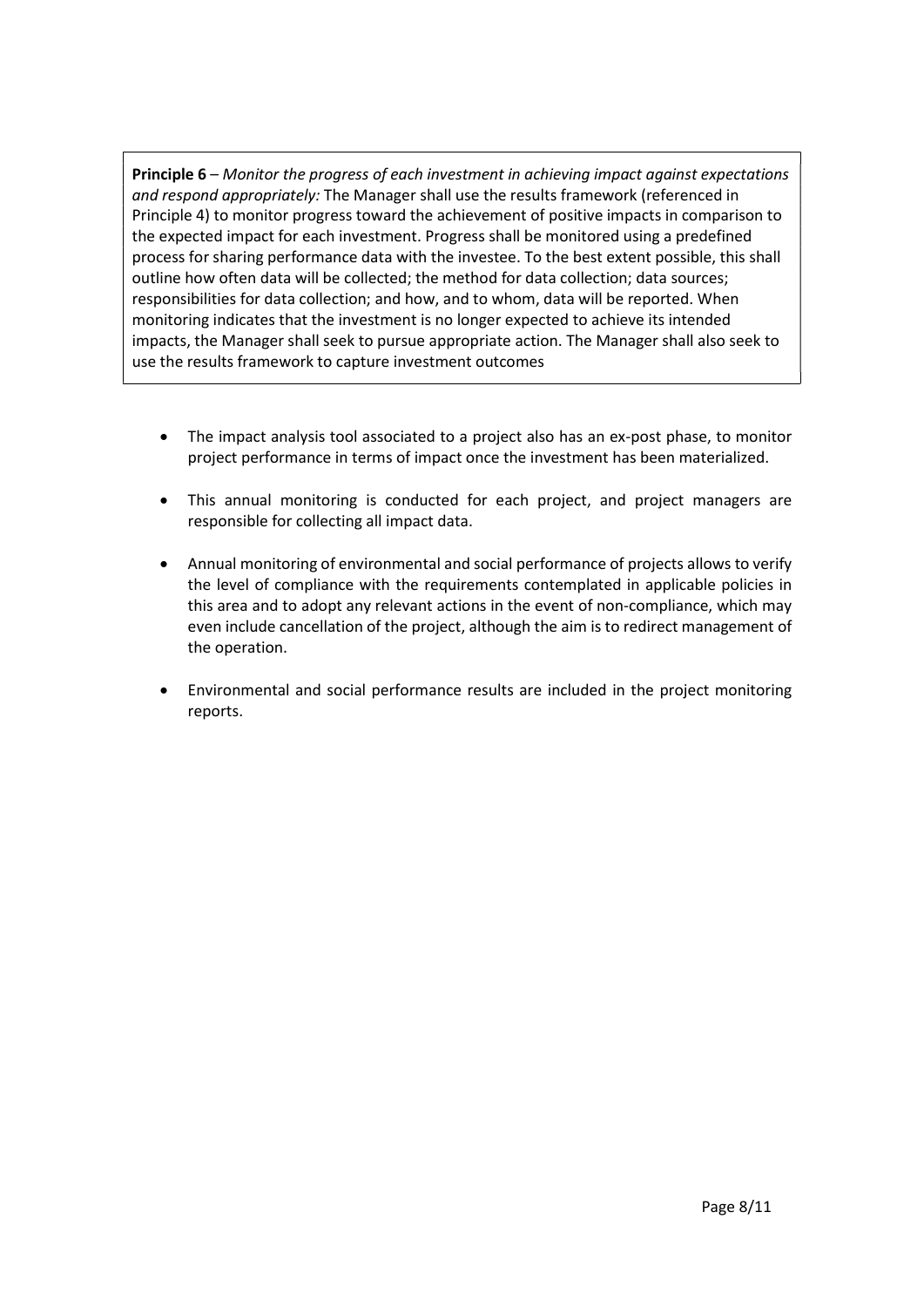Principle 7 – Conduct exits considering the effect on sustained impact: When conducting an exit, the Manager shall, in good faith and consistent with its fiduciary concerns, consider the effect which the timing, structure, and process of its exit will have on the sustainability of the impact.

- For equity investments, exit is carried out taking into account the future outlook of the business and its durability.
- Most projects financed with debt mature automatically with no exit decisions. However, long-term investment horizons allow including good practices in the projects to ensure their sustainability beyond the financing period.
- A feature of project financing is that it includes flexible mechanisms. The financial novation and refinancing processes are subject to prior environmental and social evaluations before said refinancing is extended.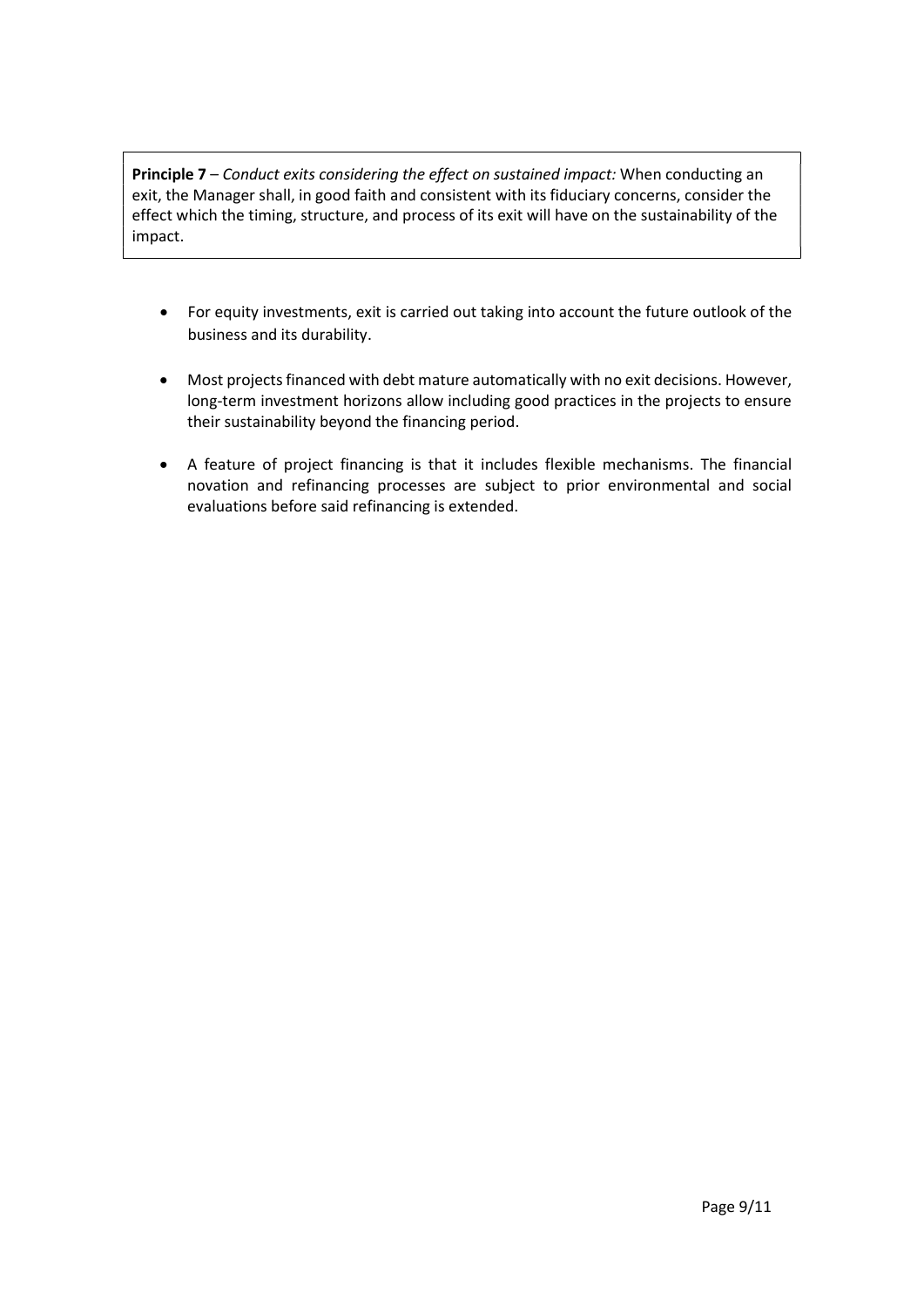Principle 8 – Review, document, and improve decisions and processes based on the achievement of impact and lessons learned: The Manager shall review and document the impact performance of each investment, compare the expected and actual impact, and other positive and negative impacts, and use these findings to improve operational and strategic investment decisions, as well as management processes.

- The full project portfolio is reviewed annually, updating the monitoring reports of all the projects, which have started to include information on the main contributions to SDGs. These monitoring reports are approved by the Operations Committee, as well as by the respective decision-making bodies based on the origin of the funding resources.
- COFIDES provides information on aggregate results of environmental, social, corporate governance and impact aspects in its annual Sustainability Reports, which are evaluated by the Steering Committee, as well as audited by independent third parties.
- From time to time, COFIDES prepares both specific impact reports for project samples, as well as industry analyses, whose results are shared with the academic and business communities, and with civil society in general.